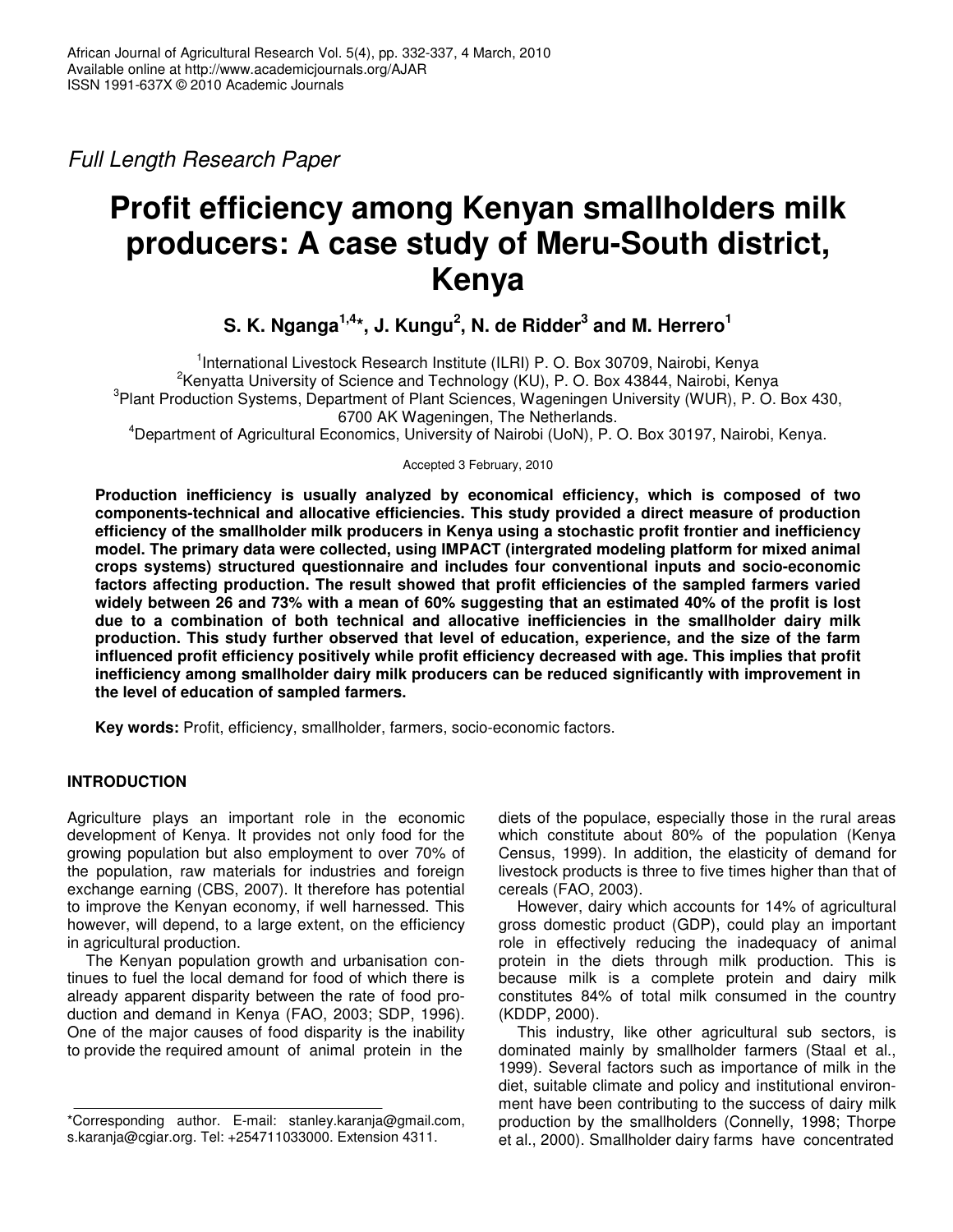the high potential areas and constitute about 60 and 80% of total milk produced and marketed, respectively (Staal et al., 1999).

Central province of Kenya is one such area where smallholder dairy milk production is more developed. Apart from providing employment and livelihood to thousands of people, it also provides remarkably high quality milk for consumption. Even though in these area feed supply and disease control are much better. This area has been marked by declining farm size, upgrading of dairy breeds and an increasing reliance on purchased feeds, both concentrates and forage (Staal et al., 1997). As such, purchased feeds have become very important. For example, the area planted with fodder for sale is equal to the area planted with maize, the staple food crop. Due to the declining land sizes, farms are small; cattle are confined and fed through a cut-and-carry system in which feed materials are brought to the animals (Baltenweck et al., 1998; Staal et al., 1999).

Assuming small improvements in reproductive performance and milk yield for the dairy herd, milk off take could be sufficient to meet the high population growth rate and demand for dairy product. Thus presenting an opportunity for farmers. However, there is a concern among the development agencies and policy makers over the efficiency of the smallholder milk producer in the midst of increasing competition with intensive livestock producers in both urban and peri urban areas (FAO, 2003).

To gain insights on the prospects on performance efficiency among smallholder milk producers, a study to estimate profit efficiency and identified farm-specific characteristics which might be causing variation was done.

The objective of this study is to estimate the economic efficiency of smallholder dairy milk producers/farmers in Kenya using data from Meru-south district of the central province. This study analyses the profit efficiency among sampled smallholder dairy farmers and identifies farmspecific characteristics that explain variation in efficiency. The hypotheses were:

1. The farmer's milk production decisions are consistent with profit maximization.

2. Profit inefficiency differs across households and it is related to farmers' socio-economic characteristics.

The measurement of efficiency remains an important area of research both in developing and developed countries. The measurement of efficiency goes a long way to determine the profitability of an enterprise and agricultural growth is linked to profit (Abdulai and Huffman, 2000). The relationships between efficiency, market indicators and the household characteristics have not been well studied in Kenya. An understanding of these relationships could provide the policy makers with information to design programmes that can contribute to measures needed to expand the food production poten-

tial of a country (Rahman, 2002) and better measures that can enhance agricultural efficiency can be implemented. The significance of such policies in the face of increasing competition between domestic and imported agricultural products cannot be overemphasised (Abdulai and Huffman, 2000). The measurement of efficiency has received considerable attention in economic literature. Farrell (1957) defines efficiency as the ability to produce a given level of output at a lower cost. This traditional definition of efficiency as defined by Farrell has three components: technical, allocative and economic. Technical efficiency is defined as the ability to achieve a higher level of output, given similar levels of inputs. Allocative efficiency deals with the extent to which farmers make efficient decisions by using inputs up to the level at which their marginal contribution to production value is equal to the factor cost. Technical and allocative efficiencies are components of economic efficiency. It is possible for a firm to exhibit either technical or allocative efficiency without having economic efficiency. Therefore, both technical and allocative efficiencies are necessary conditions for economic efficiency. Economic efficiency is equal to the product of technical and allocative efficiencies. According to Farrell (1957), technical efficiency is associated with the ability to produce on the frontier isoquant, while allocative efficiency refers to the ability to produce at a given level of output using the cost minimizing input ratios. Alternatively, technical ineffi-ciency is related to deviations from the frontier isoquant and allocative inefficiency reflects deviations from the minimum cost input ratios. Thus, economic efficiency is also defined as the capacity of a firm to produce a predetermined quantity of output at minimum cost for a given level of technology. Production functions have traditionally been used to examine efficiency of farmers in many developing countries (Parikh and Shah, 1995; Battese et al., 1996; Battese and Coelli, 1995; Sharma and Singh, 1993; Bindlish and Evenson, 1993; Ojo, 2003; Ajibefun and Daramola, 1998).

However, Yotopoulos and others argued that a production function approach to measure efficiency may not be appropriate when farmers face different prices and have different factor endowments (Ali and Flinn, 1989). This led to the application of stochastic profit function models to estimate farm specific efficiency directly (Ali and Flinn, 1989; Kumbhakhar and Battacharya, 1992; Ali et al., 1994; Wang et al., 1996).

## **MATERIALS AND METHODS**

This survey was carried out in Meru south district of central province of Kenya. Central province is one of the eight provinces of Kenya. Meru south district lies on the south eastern slope of Mt. Kenya at 0014' S, 39038'E at an altitude of 1480 m. According to Jaetzold et al. (1983), the area is in upper midlands 2 and 3 (UM2- UM3) agroecological zones. The soils are typic palehumult. Coffee, Tea and dairy are the main land use systems (LUS). The population density averages over 750 persons Km-2(CBS, 2005).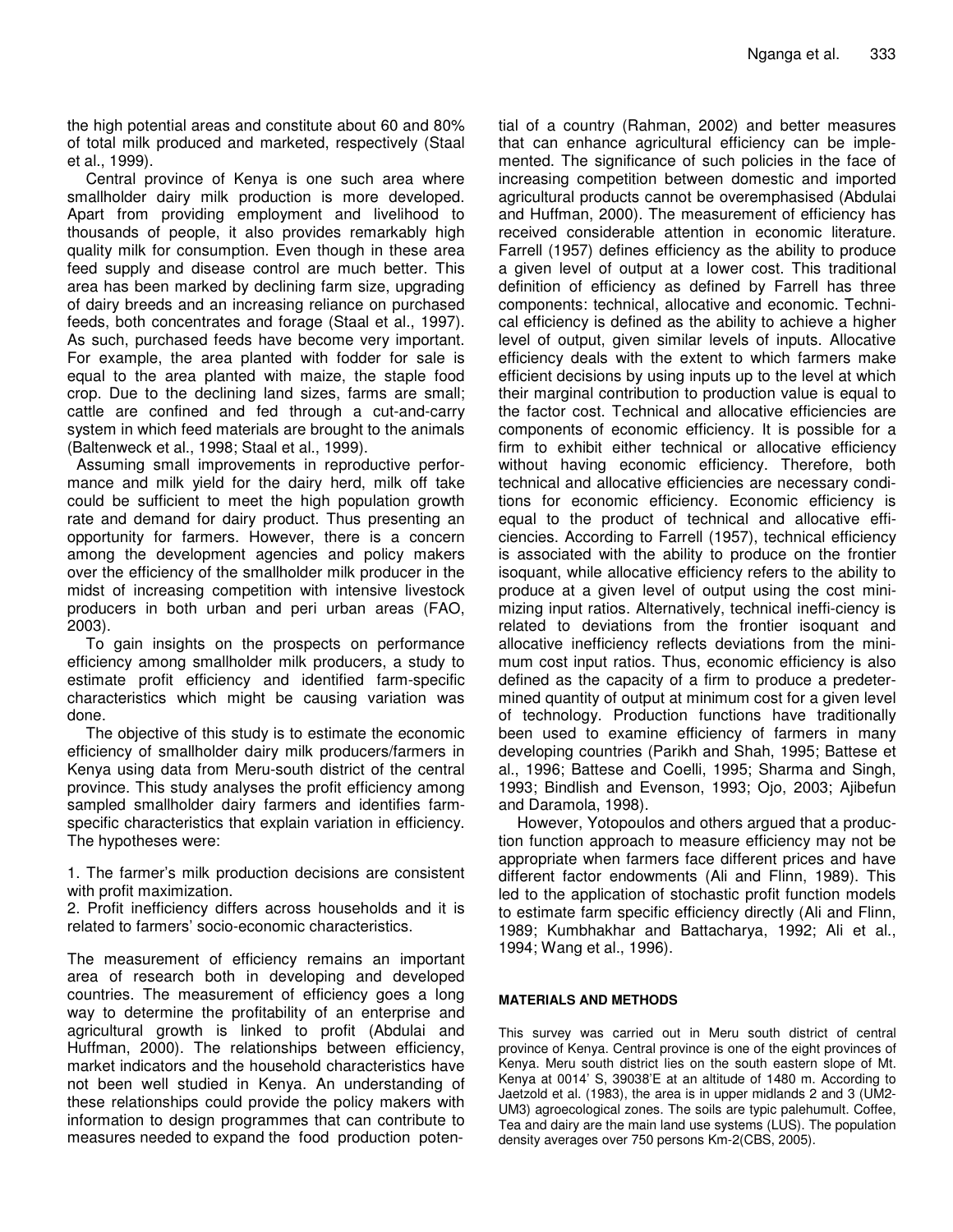The survey was carried out during the months of September 2006 to October 2008. Data were collected from sampled farmers in the Meru south district. There were 40 farmers selected, 34 of which were livestock keepers. The multistage sampling technique was utilised. The first stage involved purposive selection of Meru south district. Meru south district was selected based on the fact that it had other research project targeting crop and livestock farmer going on in the area. The second stage involved a random selection of 40 farms. The third stage involved purposive selection of smallholder dairy farmers from a population of forty. The data used in the survey were obtained from the selected farmers using integrated modelling platform for mixed animal crops systems (IMPACT) structured questionnaires. Data on the socio-economic characteristics of the respondents and on the prices and quantities of input and output were collected.

#### **The stochastic profit frontier function**

Production inefficiency is usually analyzed by its two componentstechnical and allocative efficiency. Recent developments combine both measures into one system, which enables more efficient estimates to be obtained by simultaneous estimation of the system (Wang et al., 1996). The popular approach to measure efficiency – the technical efficiency component – is the use of frontier production function (Wadud and White, 2000). However, it has been argued that a production function approach to measure efficiency may not be appropriate when farmers face different prices and have different factor endowments (Ali and Flinn, 1989). This led to the application of stochastic profit function models to estimate farm specific efficiency directly (Ali and Flin, 1989; Wang et al., 1996).

The profit function approach combines the concepts of technical and allocative efficiency in the profit relationship and any errors in the production decision are assumed to be translated into lower profits or revenue for the producer (Ali et al., 1984). Profit efficiency, therefore, is defined as the ability of a farm to achieve highest possible profit given the prices and levels of fixed factors of that farm. Profit inefficiency in this context is defined as the loss of profit for not operating on the frontier (Ali and Flin, 1989). Battese and Coelli (1995) extended the stochastic production frontier model by suggesting that the inefficiency effects can be expressed as a linear function of explanatory variables, reflecting farm-specific characteristics. The advantage of this model is that it allows the estimation of farm specific efficiency scores and the factors explaining the efficiency differentials among farmers in a single stage estimation procedure. Following Rahman (2002), this study utilizes the Battese and Coelli (1995) model by postulating a profit function, which is assumed to behave in a manner consistent with the stochastic frontier concept. The stochastic profit function is defined as

$$
\pi_{j} = f(P_{ij}, Z_{ki}). \text{Exp } e_{ij} \tag{1}
$$

Where,  $\mathbf{\pi}_{i}$  = normalized profit of the jth farm and it is computed as gross revenue less variable cost divided by the farm specific output price P;  $P_{ij}$  = price of  $I_{\text{th}}$  variable input faced by the  $i_{\text{th}}$  farm divided by output price;  $Z_{ik}$  = level of the  $k_{th}$  fixed factor on the  $i_{\text{th}}$  farm;  $e_i$  = an error term; i = 1, ....., n, = number of farms in the sample.

The error term  $e_i$  is assumed to behave in a manner consistent with the frontier concept (see equation 6), that is,

 $\mathbf{e}_i = \mathbf{v}_i \cdot \mathbf{u}_i$  (2)

Where,  $vi =$  symmetric error term and it is assumed that it is an independently and identically distributed two sided error term representing the random effects, measurement errors, omitted explanatory variables and statistical noise;  $u_i$  = the one sided error term.

It is a non-negative one sided error term representing the inefficiency of the farm. Thus, it represents the profit shortfall from its maximum possible value that will be given by the stochastic profit frontier.

In the inefficiency effects model, the u<sub>i</sub> terms in equation (2) are assumed to be a function of a set of non-negative random variables that reflect the efficiency of the farm. They are assumed to be independently distributed, such that efficiency measures are obtained by truncation of the normal distribution with mean,  $\mu = \delta_{\bf n}$ 

+  $\Sigma_d \delta_d Z_{di}$  and variance  $\sigma_\mu^2$  where  $Z_{di}$  is the dth explanatory

variable associated with inefficiencies on farm i and  $\sigma_{\rm o}$  and  $\sigma_{\rm i}$  and are the unknown parameters.

The profit efficiency of the farm *i* in the context of the stochastic frontier profit function is defined as

$$
EFF = E\left[\exp(-u_i)/_{\theta_i}\right] = E\left[\exp\left\{(-\delta_0 - \sum_{d=1}^D \delta_d Z_{di})/_{\theta_i}\right\}\right]
$$
\n(3)

Where, E is the expectation operator. The method of maximum likelihood is used to estimate the unknown parameters, with the stochastic frontier and the inefficiency effects functions estimated simultaneously. The likelihood function is expressed in terms of the variance parameters,

$$
\sigma^2 = \sigma_v^2 + \sigma_u^2 \text{ and } \gamma = \left(\frac{\sigma_v^2}{\sigma_u^2 + \sigma_v^2}\right)
$$

#### **Empirical model specification**

The functional form of the stochastic profit frontier was determined by testing the adequacy of the Cobb–Douglas (highly restrictive) by fitting it the less restrictive translog. The frontier models estimated was defined as follows:

$$
y_i = \beta_0 + \sum_{i=1} \beta_i X_i + V_i - U_i \tag{4}
$$

$$
\mathbf{y}_i = \beta_0 + \sum_{i=1}^4 \beta_i X_i + \sum_{i=1}^4 \sum_{i=1}^4 \beta_{ij} X X_{ji} + V_i - U_i
$$
<sup>(5)</sup>

$$
u_i = \delta_0 + \sum_{d=1}^D \delta_d Z_{di} + e_i \tag{6}
$$

In these equations, Y = Normalized profit (gross margin);  $X_1$ = Normalised wage rate;  $X_2$  = Nomalised feed cost per kg;  $X_3$  = Farm size (Head of milking cows);  $X_4$  = Drugs;  $u_i$  = Farmer specific characteristic related to production efficiency;  $\mathbf{V}_1$  = statistical disturbance term;

$$
\mathbf{u}_{i} = \delta_{0} + \delta_{1} Z_{1} + \delta_{2} Z_{2} + \delta_{3} Z_{3} + \delta_{4} Z_{4} + \delta_{5} Z_{5} + \delta_{6} Z_{6} \tag{7}
$$

Where,  $\mathbb{Z}_{1}$ = Age of the farmer (years);  $\mathbb{Z}_{2}$ = Formal education, Measured in years;  $\mathbb{Z}_{3}$ = Household size;  $\mathbb{Z}_{4}$ = Non farm income;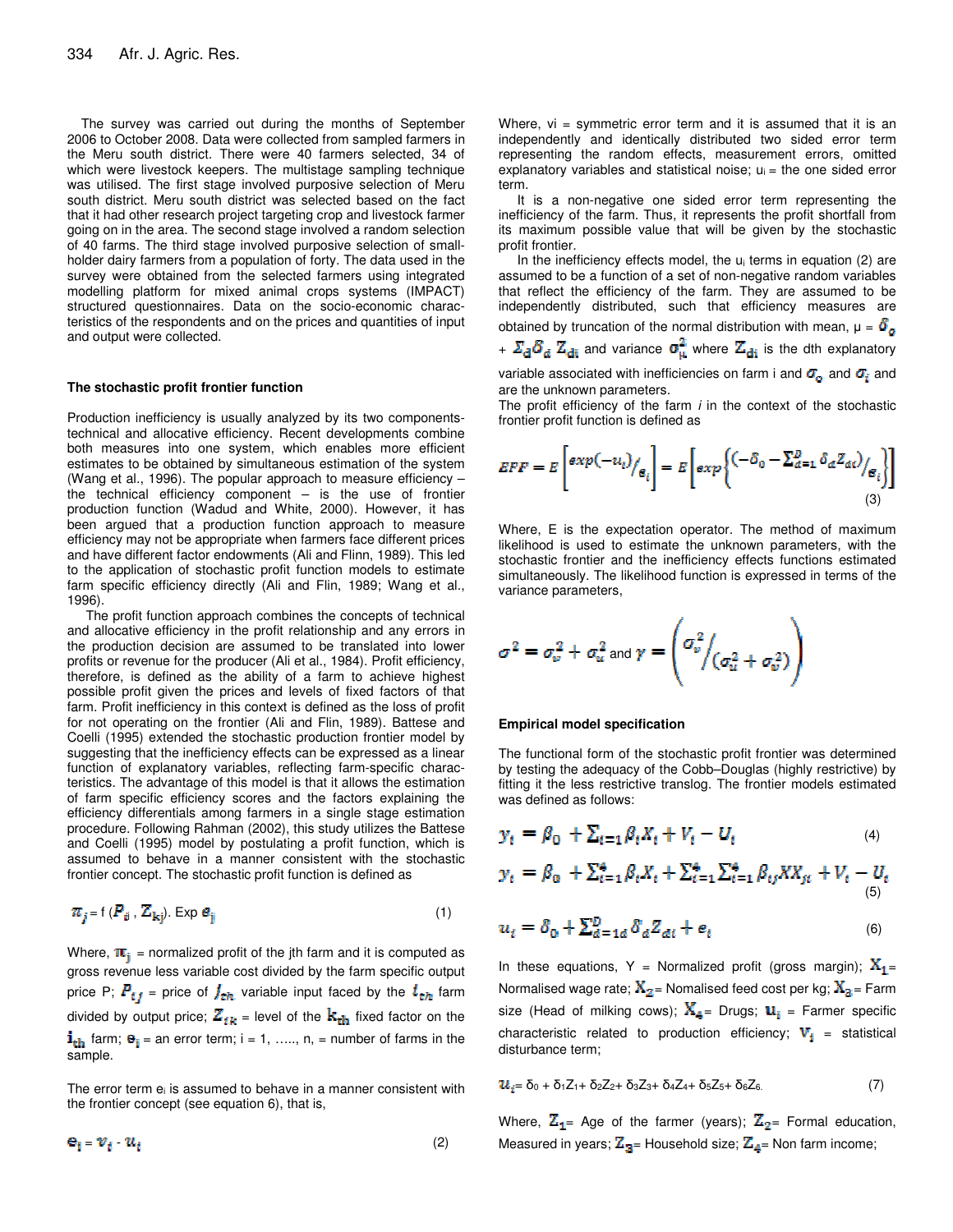| <b>Parameters</b>     | <b>Minimum</b> | <b>Maximum</b> | Mean      | <b>Standard deviation</b> |
|-----------------------|----------------|----------------|-----------|---------------------------|
| Farm gross margin per | 69.00          | 116360.00      | 16362.29  | 26580.79                  |
| Feed cost (Kshs)      | 11.40          | 66278.00       | 8685.90   | 12769.60                  |
| Drugs cost(Kshs)      | 45.00          | 2520.00        | 382.00    | 478.20                    |
| Wage in (Kshs)        | 140.00         | 471.00         | 169.10    | 111.70                    |
| Herd size             | 1.00           | 3.00           | 1.50      | 0.80                      |
| Age H head            | 30.00          | 67.00          | 44.51     | 9.62                      |
| Milk price/litre      | 20.00          | 25.00          | 22.35     | 1.72                      |
| Education(yrs)        | 4.00           | 18.00          | 12.96     | 4.20                      |
| Experience(yrs)       | 5.00           | 42.00          | 19.51     | 9.62                      |
| Farm size (Ha)        | 0.21           | 5.90           | 1.86      | 1.83                      |
| Household size        | 1.00           | 7.00           | 4.00      | 1.00                      |
| Non-farm income       | 0.00           | 960000         | 186946.50 | 242683.40                 |

**Table 1.** Summary statistics of the descriptive variables.

Source: Survey, 2007.

 $Z_{s}$  = Experience in milk production (measured in years);  $Z_{s}$  = Farm size (number of milking cows).

The parameters to be estimated are  $\beta_n$ ,  $\beta_1$ ,  $O_n$ ,  $O_i$ . In all farming activities, human physical energy is required. The level of active involvement by individuals in their farms to a large extent determines their production output levels. The age of the farmer is an important factor in agriculture because it may affect the level of efficiency at the farm level. Influencing efficiency also is the farmer education level. This is because efficiency in agriculture production, that is, in terms of quality and quantity, speed of new technology adoption and rationalizing of input, may boost the output. Education represents human capital and it is hypothesised to have a positive impact on efficiency (Lockheed at al., 1980). As expected, experience has positive influence on efficiency. For farmers with a lot of experience, higher profit efficiency is expected. The expectation of the farmers with no off farm income will be that of reduced efficiency. Although this is not always the case as argued by Huffman (1980) that increased off farm income reduces financial constraint, particularly for the resource-poor farmer and thus enables them to purchase productivity enhancing inputs. Access to large farms provides the farmers with a means of expanding and the ease of improving dairy enterprise (that is planting several types of feeds such as Napier grass as well as food-feed crops such as maize). It also determines the ease with which he could expand his dairy enterprise by acquisition of resources needed to expand the dairy enterprise such as fixed inputs (that is through loan by land acting as collateral).

The maximum likelihood estimates of the parameters in the Cobb-Douglas and translog stochastic frontier production function defined by Equation 4 and 5 respectively, given the specification for the technical inefficiency effects defined in equation 6, were obtained using FRONTIER 4.1

The unknown parameters of the stochastic frontier and inefficiency effects were estimated concurrently. To select the lead functional form, hypothesis test base on the generalized likelihood ratio (LR) test was conducted.

The following formula was used to carry out the likelihood ratio test.

# model).

But  $\lambda$  has a  $\chi^2$  distribution with h degrees of freedom. h is the number of restrictions in this case the number of restrictions imposed on the Cobb-Douglas model.

The null hypothesis is that the Cobb-Douglas is an adequate representation of the data. The LR test indicates that the null hypothesis could not be rejected because the value of  $\lambda$  was less than the critical value of  $\chi^2$  at the 0.05 level of significance with 9 degrees of freedom. This means that the Cobb-Douglas form fits these data better.

The description of the quantitative variables included in both profit and inefficiency function are presented in Table 1.

#### **RESULTS AND DISCUSSION**

#### **Maximum likelihood values (MLE) values for stochastic function profit frontier**

The relative importance of the variable inputs in milk production is presented in Table 1. The coefficient of the variables  $X_1$ ,  $X_2$ ,  $X_3$  and  $X_4$  are the estimates from profit function maximum likelihood and are interpreted as the elasticities of the variables. The coefficients are all properly signed.

The elasticities estimates of the drug and feed cost were statistically significant at 5 and 1% level respectively; while the estimate of wage rate and herd size were not significant at all conventional levels. The cost of the feed was the most important variable determining profit efficiency. This means that for a 10% increase in the cost incurred through feed purchases, the profit obtained from the milk production will increase by 6.3%. The estimated coefficient for the mean profit with respect to cost of feeds  $X_2$  and drugs  $X_4$ were 0.636 and 0.763, respectively. This also implies a 10% increase in the profit of 7.6%.

## **The inefficiency function**

Where,  $I_R$  = log likelihood of the restricted equation (Cobb-Douglas model);  $I_U = log$  likelihood of the unrestricted equation (Translog

 $\lambda = -2(l_{\rm R}-l_{\rm H})$ 

Equation (7) defines the relationship between profit efficiency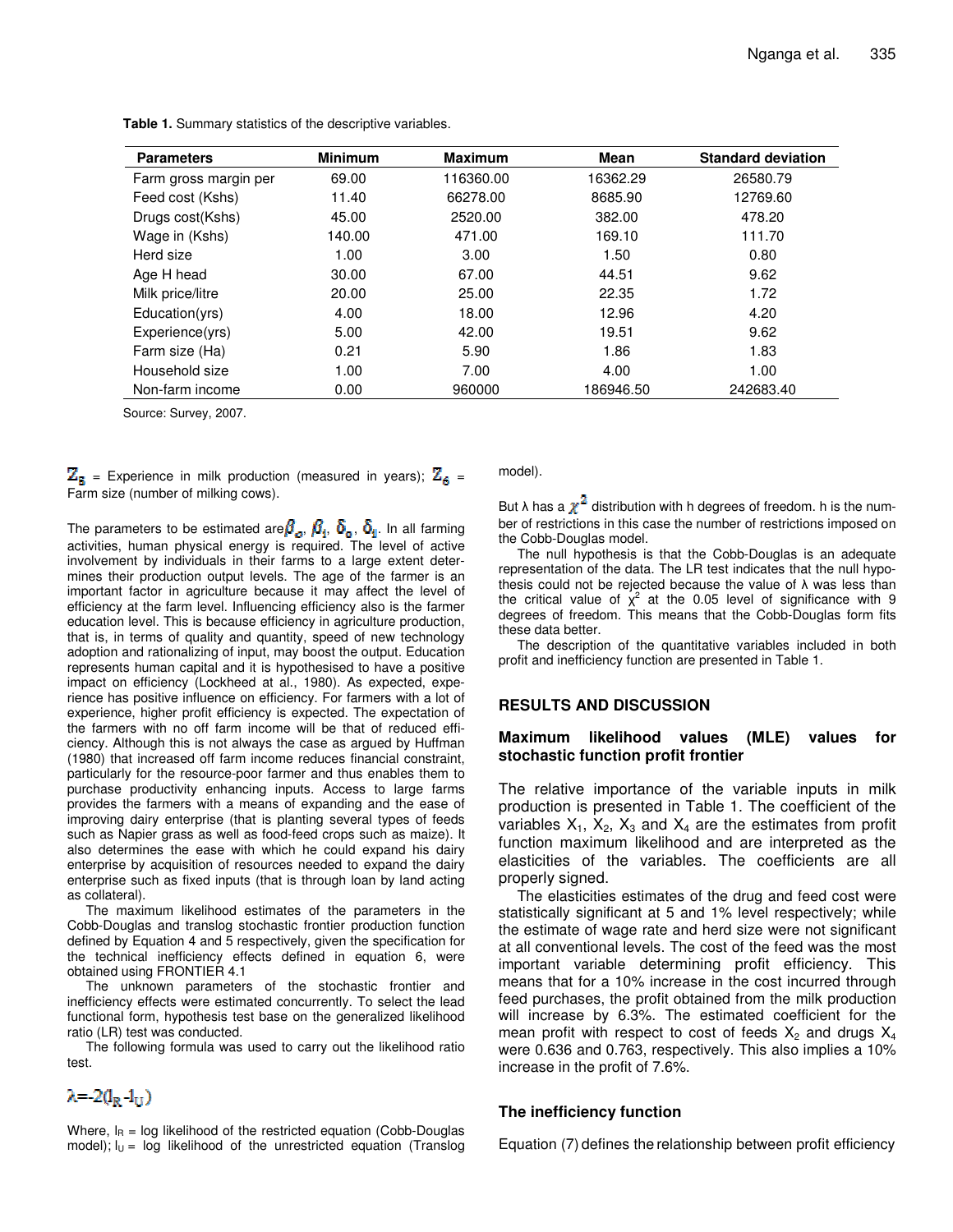| Variable                     | <b>Parameter</b>                            | <b>Coefficient</b> | t-ratio     |  |  |  |
|------------------------------|---------------------------------------------|--------------------|-------------|--|--|--|
| Constant                     | B <sub>0</sub>                              | 3.641              | 1.532       |  |  |  |
| Wage rate                    | $\beta_1$                                   | $-0.119$           | $-0.367$    |  |  |  |
| Feed cost                    | B <sub>2</sub>                              | 0.636              | 6.317***    |  |  |  |
| Herd size                    | $\mathsf{B}_3$                              | 0.225              | 0.624       |  |  |  |
| Drugs                        | $\mathsf{B}_4$                              | 0.763              | $1.521**$   |  |  |  |
| <b>Inefficient function</b>  |                                             |                    |             |  |  |  |
| Intercept                    | $\delta_0$                                  | 1.216              | 1.323       |  |  |  |
| Age                          | $\delta_1$                                  | 0.851              | 2.377***    |  |  |  |
| Education in years           | $\delta_2$                                  | $-0.126$           | $-2.290***$ |  |  |  |
| Household size               | $\delta_3$                                  | 0.002              | 0.016       |  |  |  |
| Non farm income              | $\overline{O}_4$                            | 0.003              | 0.269       |  |  |  |
| Experience                   | $\delta_5$                                  | $-0.452$           | $-2.795***$ |  |  |  |
| Farm size                    | δ <sub>6</sub>                              | $-0.091$           | $-2.800***$ |  |  |  |
| <b>Diagnostic statistics</b> |                                             |                    |             |  |  |  |
| Sigma square                 | $\sigma^2 = \sigma_v^2 + \sigma_u^2$        | 0.0790             | 6.532***    |  |  |  |
| Gamma                        | $v = \sigma_{\omega}^2 / \sigma_{\omega}^2$ | 0.999              | 6.826***    |  |  |  |
| Log likelihood               |                                             | $-12.08$           |             |  |  |  |
| LR test                      |                                             | 15.83              |             |  |  |  |
| Average efficiency           |                                             | 0.60               |             |  |  |  |

**Table 2.** Maximum likelihood estimates (MLE) of the stochastic frontier profit function.

\*\*\*\*\*\*\*\* Significant at 10, 5, 1% level respectively. Source: Author survey, 2007.

A negative sign of the parameters in the inefficiency function means that the associated variable has a positive effect on the economic efficiency and vice versa.

| Efficiency estimate (%) | <b>Frequency</b> | <b>Percent</b> | <b>Cumulative percent</b> |
|-------------------------|------------------|----------------|---------------------------|
| 00 > 29.99              |                  | 3.70           | 3.70                      |
| 30 > 39.99              | 0                | 0.00           | 3.70                      |
| 40>49.99                |                  | 25.93          | 29.63                     |
| 50>59.99                | 8                | 29.63          | 59.26                     |
| 60>69.99                | 8                | 29.63          | 88.89                     |
| 70>79.99                | 3                | 11.11          | 100.00                    |
| 80>89.99                |                  | 0.00           |                           |
| 90>99.99                |                  | 0.00           |                           |

**Table 3.** Frequency distribution of farmer specific profit efficiency estimates.

Source: Author survey, 2007.

and farm household characteristics, the parameters estimates of are shown under the inefficiency function section of Table 2.

As can be seen from the results, the level of education measured in year's age of farmer, experience measured in years and farm size have a significant effect on the profit inefficiency. The negative and significant coefficient of education variable indicates that higher education reduces profit inefficiency. This finding is consistent with findings of Huffman (2000), Ali and Flinn (1989) as well

as the review by Lockheed et al. (1980). A negative and significant coefficient of farm size and experience was also found and indicates that farmers who have more experience and farm size tend to exhibit higher levels of profit efficiency. However, completely in line with a priori expectation, a positive and statistically significant relationship was found between age of the farmer and profit inefficiency. This indicates that old tend to exhibit higher levels of profit inefficiency.

Table 3 shows that farm profit inefficiencies moderately